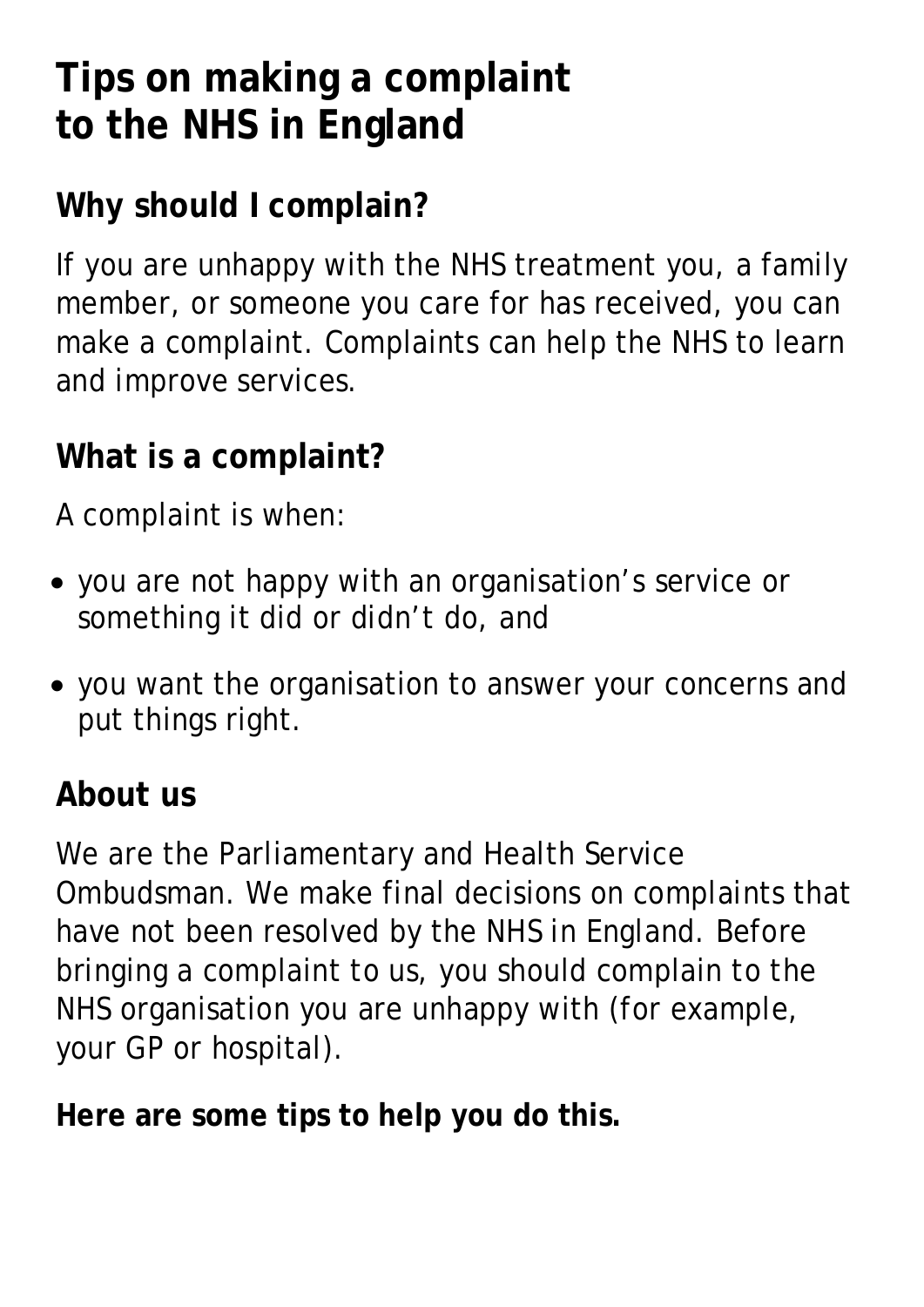# **Top tips**

## **1. Make your complaint clear**

Work out what you want to say, including:

- what happened
- who was involved
- when it happened
- where it happened
- how it has affected you or someone else.

#### **2. Decide what you hope to achieve**

Be prepared to tell the NHS organisation what you would like it to do to put things right. This could be to apologise or to take action to prevent the same mistake happening again.

#### **3. Complain as soon as you can**

It's best to complain as soon as possible if you can while events are still fresh in your mind. Complaints should normally be made within 12 months of the date of the event that you're complaining about or as soon as the matter first came to your attention.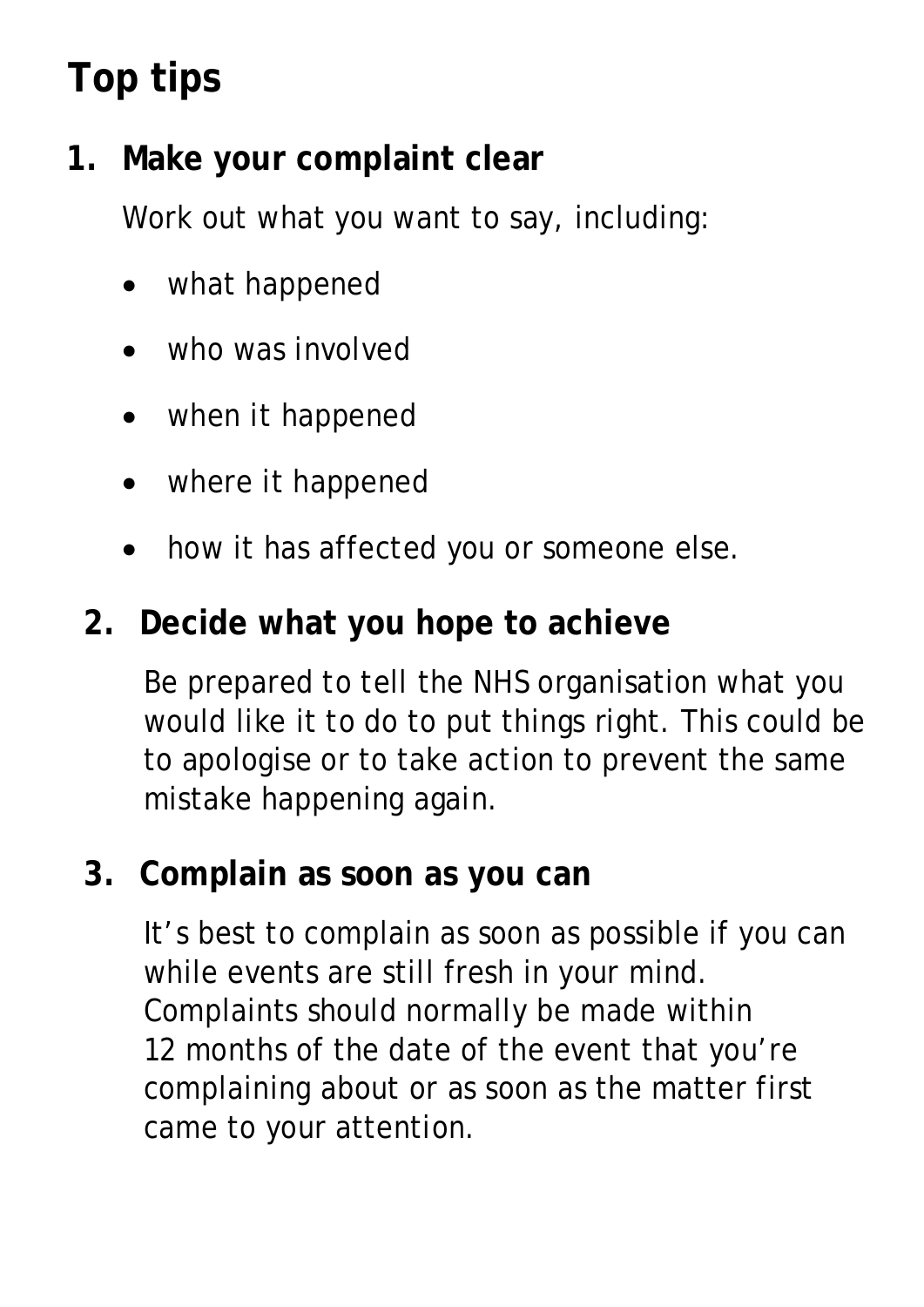### **4. Contact the NHS organisation you want to complain about**

If you can speak to the people involved first, they may be able to sort out your complaint quickly.

If you're not sure who you need to contact, your local Healthwatch can help.

To find your local Healthwatch,visit www.healthwatch.co.uk/find-local-healthwatch

## **5. Ask about the organisation's complaints procedure**

You may be able to complain by talking to someone, or you might need to put your complaint in writing. Ask if there is a form to fill in, and when you can expect to hear back.

#### **6. Ask for help**

If you need some help with making your complaint, you can get in touch with your local advocacy provider. Advocacy providers support anyone who wants to make a complaint about the NHS.

Visit www.local.gov.uk and search for 'health complaints advocacy providers' to find a contact who can offer support in your area. If you need help finding an advocacy provider, you can also contact us on 0345 015 4033.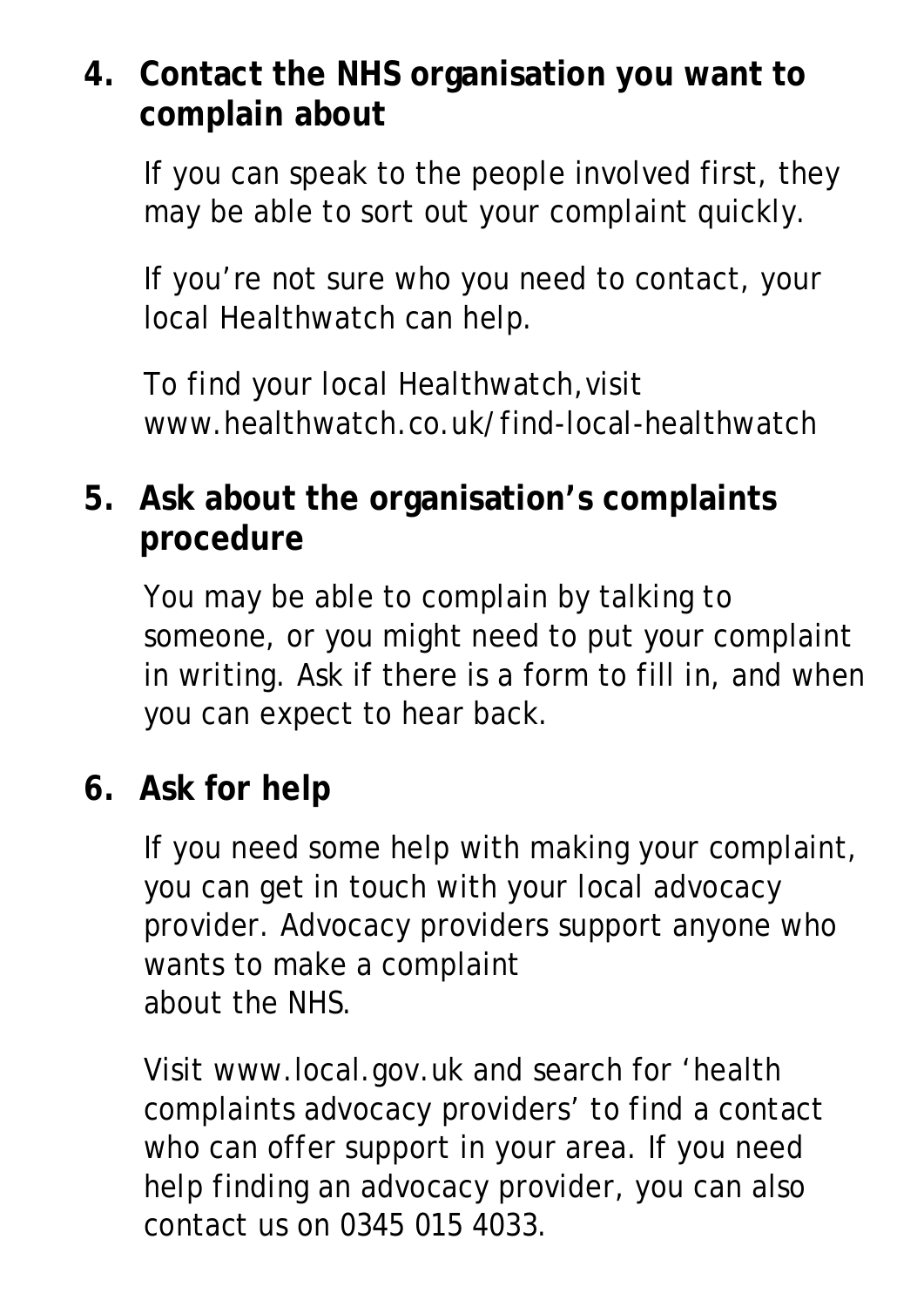# **7. Keep to the point**

Keep your complaint clear and short, so your main points stand out. State clearly what you want to achieve from your complaint.

#### **8. Include your contact details**

Tell the organisation how you would like it to contact you and include a reference number if you have one.

### **9. Keep a note of anyone involved in your complaint**

Write down the names and positions of the people involved in, and dealing with, your complaint. Also keep copies of any letters or emails you get, as you may need to refer to them in the future.

#### **10.Contact us**

If you have reached the end of the complaints process and you still don't feel that the issue has been resolved, or if your complaint hasn't been dealt with after six months, you can complain to us.